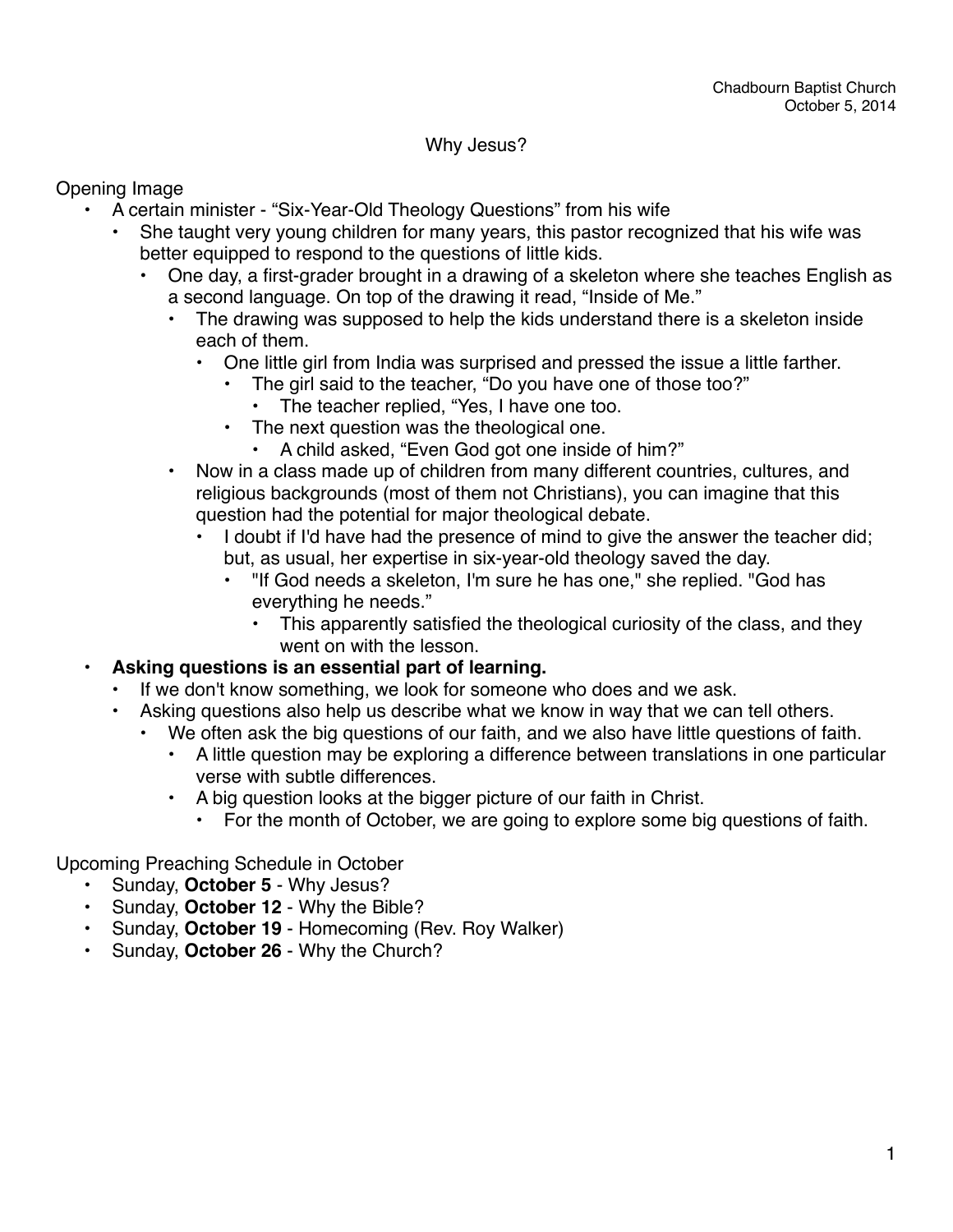### **Read the Text - John 5:16-30, NLT**

• **16** So the Jewish leaders began harassing[a] Jesus for breaking the Sabbath rules. **17** But Jesus replied, "My Father is always working, and so am I." **18** So the Jewish leaders tried all the harder to find a way to kill him. For he not only broke the Sabbath, he called God his Father, thereby making himself equal with God. **19** So Jesus explained, "I tell you the truth, the Son can do nothing by himself. He does only what he sees the Father doing. Whatever the Father does, the Son also does. **20** For the Father loves the Son and shows him everything he is doing. In fact, the Father will show him how to do even greater works than healing this man. Then you will truly be astonished. **21** For just as the Father gives life to those he raises from the dead, so the Son gives life to anyone he wants. **22** In addition, the Father judges no one. Instead, he has given the Son absolute authority to judge, **23** so that everyone will honor the Son, just as they honor the Father. Anyone who does not honor the Son is certainly not honoring the Father who sent him. **24** "I tell you the truth, those who listen to my message and believe in God who sent me have eternal life. They will never be condemned for their sins, but they have already passed from death into life. **25** "And I assure you that the time is coming, indeed it's here now, when the dead will hear my voice—the voice of the Son of God. And those who listen will live. **26** The Father has life in himself, and he has granted that same lifegiving power to his Son. **27** And he has given him authority to judge everyone because he is the Son of Man.[b] **28** Don't be so surprised! Indeed, the time is coming when all the dead in their graves will hear the voice of God's Son, **29** and they will rise again. Those who have done good will rise to experience eternal life, and those who have continued in evil will rise to experience judgment. **30** I can do nothing on my own. I judge as God tells me. Therefore, my judgment is just, because I carry out the will of the one who sent me, not my own will.

## **The Text - John 5:16-30, NLT**

#### **• Jesus had a unique relationship with the Father.**

- This is one of the texts the help us understand Jesus' relationship with the Father.
	- **v. 18** Jesus calls God his father and implies that he is equal with God.
		- **• This is why Jesus? Because Jesus is equal with God; Jesus is God.**
			- **•** In the 1st century, God choose to reveal himself to the world through Jesus.
				- **•** Today, in the 21st century, God chooses to continue revealing himself through Jesus.
			- **•** If we want to get a picture of who God is and what God does, we look at the person of Jesus Christ.
				- **•** Beginning in the Gospel stories and then throughout the New Testament leading unto today.
				- **•** We also look back into the Old Testament to fully understanding God work and life through Jesus among the people of Israel throughout the histories of both testaments.
	- **• v. 19** Jesus does nothing apart from the Father, so he is utterly dependent upon God.
		- **• Later in Church History, this thought would develop into the Doctrine of the Trinity.**
			- **•** Theologians and preachers try to explain, but we also admit the mystery of God revealed as Jesus and the work of the Holy Spirit.
				- **•** We respond to what God already did through Jesus and what God continues to do through Jesus.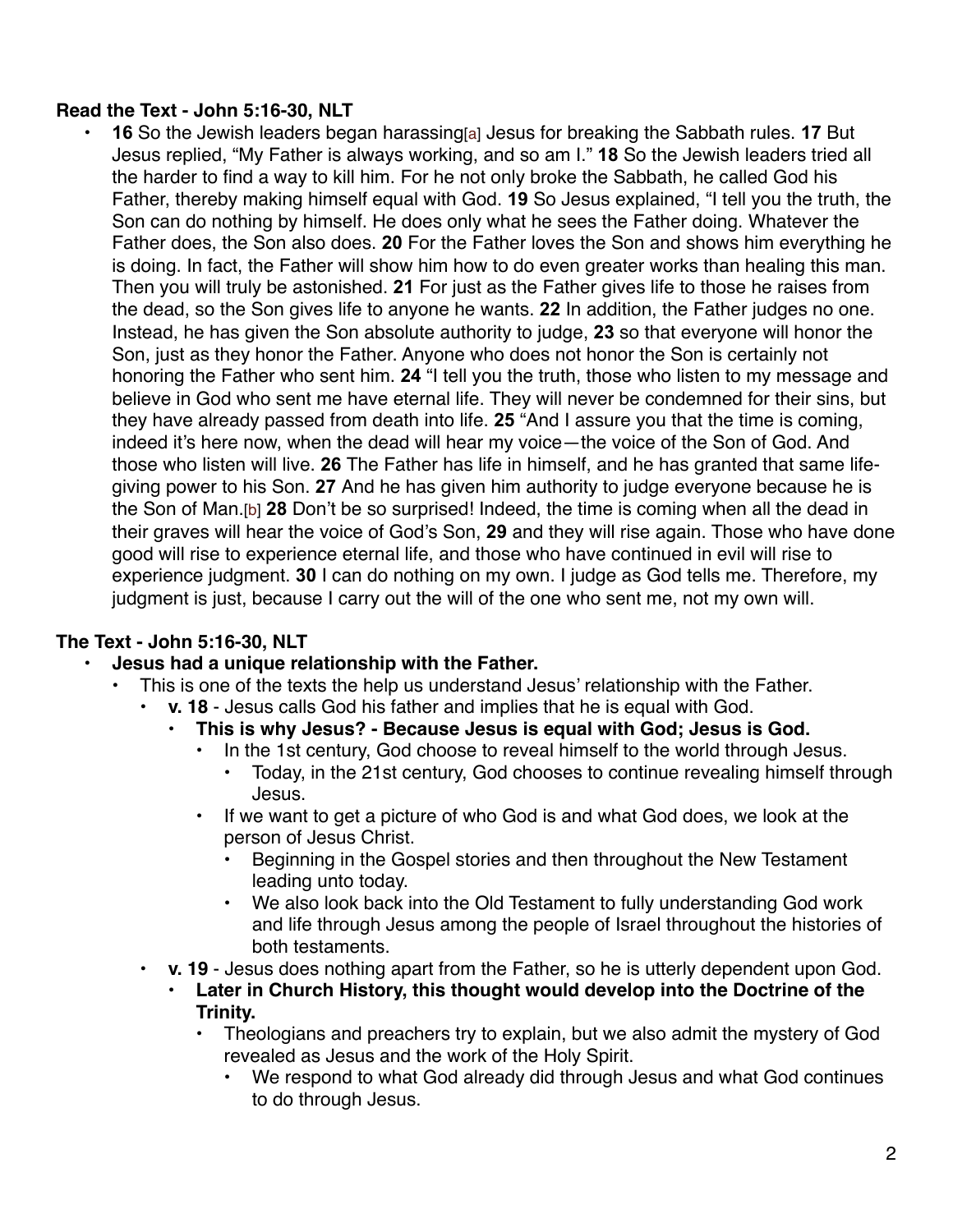- **• v. 26** We find life in God and Jesus shares that life with us.
	- **• v. 21** The father gives life to those he raises from the dead, and the Son gives life to anyone he wants.
		- **John Chapter 4** the people thought the official's son was going to die, but Jesus heals him (without evening seeing the boy) - distance does not prevent God's healing power to happen.
	- **• As a church, we proclaim Christ because it is through Christ that we find life.**
		- **•** Stories throughout the scriptures portray this.
		- **•** Stories throughout our community portray this.
		- **•** And stories throughout the people of this church portray this.
- **• v. 30** Jesus judges as God tells him and Jesus does not follow his own will but the will of the Father who sent him.
	- **• We surrender our lives to Christ because it is through Christ that God's will is revealed and done.**
		- And the Early Church had to wrestle with this new understanding and reality.
			- Today, we have heard this reality so much that we overlook its new radical understanding.
			- **• Still, we also struggle to live in this reality at moments in our lives.**
				- Which leads us to a question:

Transition Thought

- In asking Why Jesus?, we are also asking for moments that cannot be explained apart from Christ.
- **• So we ask When is the last time you have done something beyond yourself Beyond your abilities and insights?**
	- That you had to solely rely on God's strength and sustaining presence.
		- **• If you are having difficulty answering this question, then you are having difficulty living the full life that Christ offers.**

Reuben P. Job and Norman Shawchuck, eds. *Visions of a World Hungry*. Nashville, TN: The Upper Room, 1979.

- Thomas Pettepiece was a Methodist pastor and a political prisoner, a prisoner of conscience among 10,000 prisoners.
	- It was one Easter morning, and they wanted to celebrate communion.
		- The had no cup for communion.
		- The had no wine for communion.
		- Nor did they have any bread or a plate to celebrate for communion.
			- So a group of them had The Communion of Empty Hands.

## **• The Communion of Empty Hands**

• "This meal in which we take part," Pettepeice said, "reminds us of the imprisonment, the torture, the death and final victory of the resurrection of Jesus Christ. The bread is the body which he gave for humanity. The fact that we have none represents very well the lack of bread in the hunger of so many millions of human beings. The wine, which we don't have today, is his blood, and represents our dream of a united humanity, of a just society, without difference of race or class."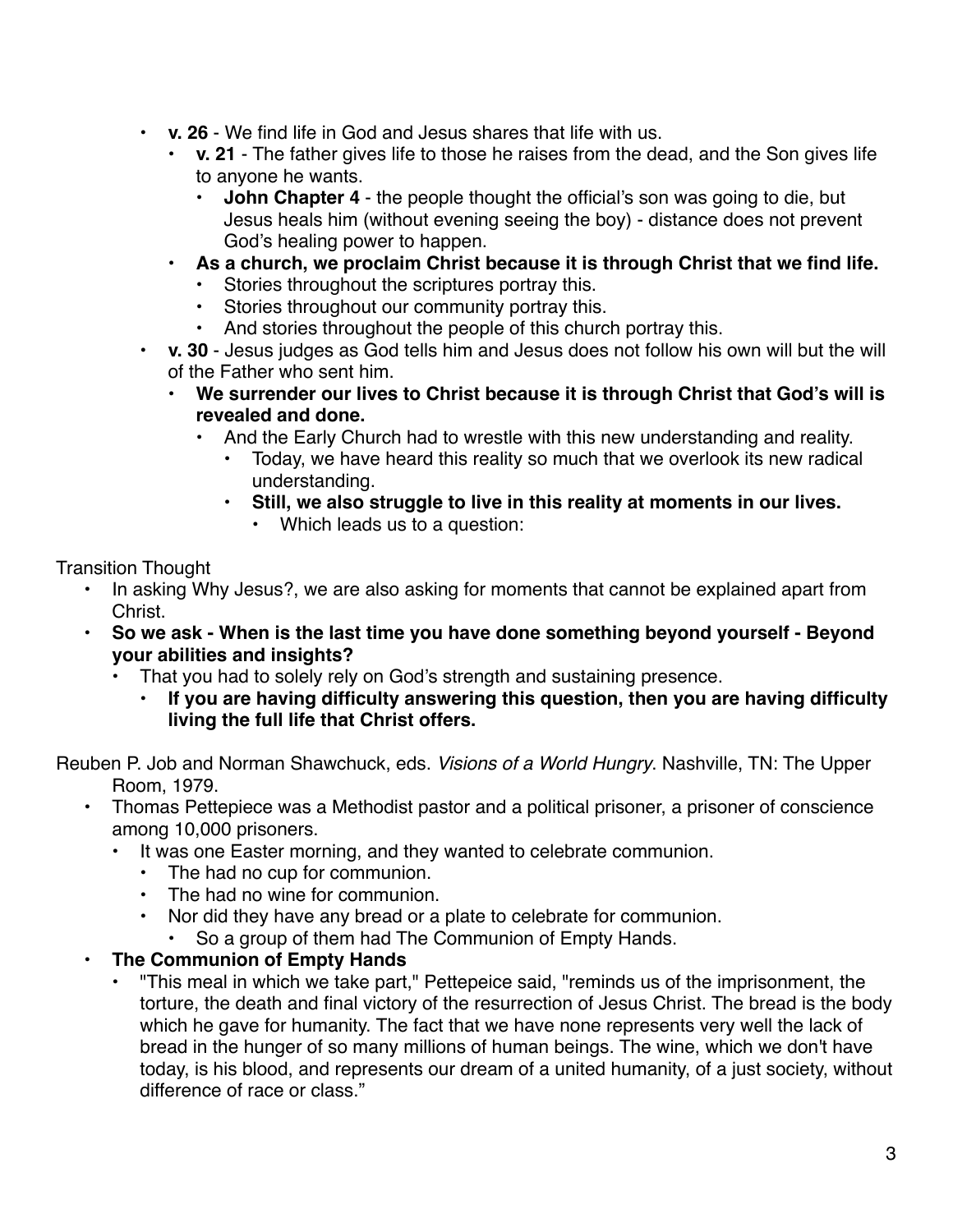- The pastor held out his empty hand to the person on his right and passed on an imaginary loaf of bread.
	- Each took a piece and passed it on, saying, **"Take, eat, this is my body, which is broken for you. Do this in remembrance of me."** And together they all ate the imaginary bread, trying to imagine tasting it.
	- After a moment they passed around the non-existent chalice, each imagining he was drinking from it saying, **"Take, drink, this is the blood of Christ which was shed for you ... Let us give thanks, sure that Christ is here with us, strengthening us."**
		- They gave thanks to God and then stood up and embraced each other.
		- And a while later, one of the non-Christian prisoners came up to them and said, • *"You people have something special, which I would like to have."*
		- And the father of a girl who had died came up to Pettepiece and said,
			- *"Pastor, this was a real experience. I believe that today I discovered what faith is ..."*

## Holy Communion - **Go Down: Remove Cloth from Communion Table**

- Each Quarter We celebrate communion.
	- We do something beyond ourselves and beyond our abilities and insights.
		- We take in this little piece of bread and drink this little cup of juice.
			- And proclaim Christ's presence in us.
				- We remember Christ's body broken for us and his blood shed for us.
				- We take Christ into our lives and ask for God to open our eyes and soul unto himself this morning and the days to come.

# **Read the Text - John 6:47-51, NLT**

• **47** "I tell you the truth, anyone who believes has eternal life. **48** Yes, I am the bread of life! **49** Your ancestors ate manna in the wilderness, but they all died. **50** Anyone who eats the bread from heaven, however, will never die. **51** I am the living bread that came down from heaven. Anyone who eats this bread will live forever; and this bread, which I will offer so the world may live, is my flesh."

## **The Text - John 6:47-51, NLT**

- We receive Christ as the Bread of Life each day, depending on how we act.
	- We can live in a way that points others to Christ as the Bread of Life.
	- Or we can live in a way that does not.
		- Gathering at this table today, reminds us of the days we have not and prepares us to:
			- Ask for forgiveness
			- Receive God's mercy
			- And be Empowered to live in Christ as the Bread of Life.